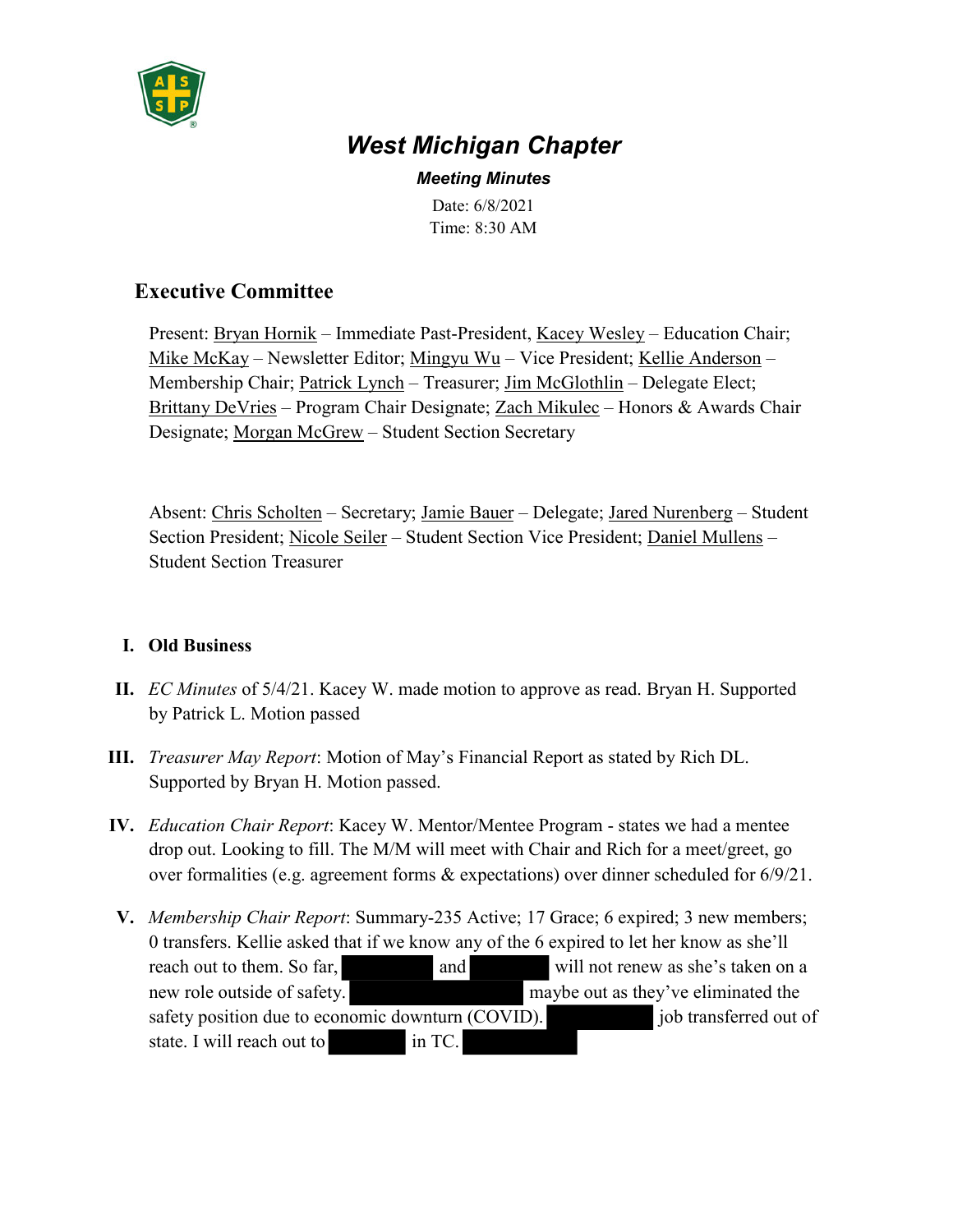

#### **VI. Open Items**

- a) Annual Student Scholarship Golf Outing. At the Meadows Thurs. 6/24 Bryan H. 15 teams are signed up. Goal is 18. Student volunteers still needed - Morgan and Kacey will work with students. Incentives will be awarded.
- b) Chapter Bylaws Draft Review and Motion Update Rich DL The final draft has been approved by NAD, Brian Ocezpek. Awaiting overdue request from Chet Brandon, Region VII RVP.
- c) Last Month's technical meeting was canceled due to no Eventbrite invites being sent out. Tentatively, invited speaker to present next program year. Need system to ensure evites are out no less than three weeks out. – Rich DL
- d) PLATINUM Level Status (Current Point Tracking = 9,010). Kick-off Mentor/Mentee program will earn 40 pts as well as golf outing at 40 pts. Projected total COMT points are 9,090 – Rich DL

### **VII. New Business**

- b) New Appointments for 2021-22 PY: 1) Brittany DeVries for Program Chair; 2) Zach M. for Awards/Honors Chair along with Delegate-Elect Jim MG will need to virtual meet with Rich DL for ½ hr onboarding session TBD. Suggestion by Jim MG, ½ hr before next EC meeting starts. – Rich DL
- c) 2021 Region III PDC Mon: 9/13 Wed: 9/15. Austin Convention Center in Austin, TX. (Hybrid Conference) https://safety.assp.org/about/faq/. Jim MG has registered to attend the event in Austin.
- d) The House of Delegates: According to a reliable rumor, the method in how the HOD will convene and the changes in the mission will be significant and will take effect starting PY 21-22. Rich will reach out to Society to verify.